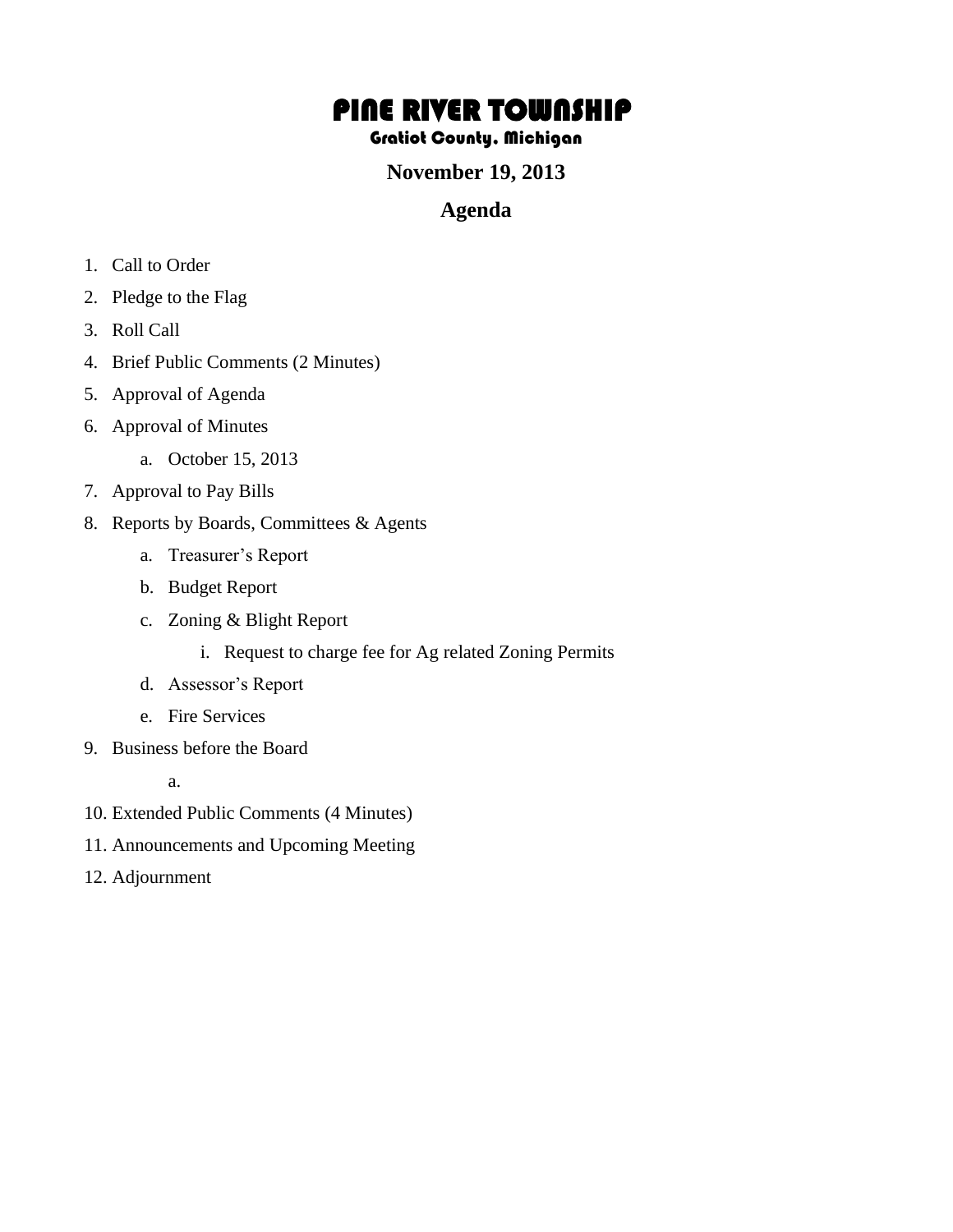## **MINUTES OF THE PINE RIVER TOWNSHIP BOARD MONTHLY MEETING NOVEMBER 19, 2013**

- 1. The regular monthly meeting of the Pine River Township Board was called to order at 7:00 pm by Supervisor Beeson at the Township Hall.
- 2. Pledge the flag: The board and the public said the pledge to the flag.
- 3. Roll Call: Moeggenborg: present, Beeson: present, Rademacher: present, Baker: present, Best: present. All board members present.
- 4. Brief Public comments (2 minutes): None.
- 5. Approve the Revised Agenda: Motion by Best: second by Moeggenborg: to approve the revised agenda (added 9 a.) as presented. All present board members approved. Motion carried 5-0.
- 6. Approve the Minutes:

Motion by Moeggenborg: second by Best: to approve the Regular Meeting Minutes of October 15, 2013. All present board members approved. Motion carried 5-0.

7. Approval to Pay Bills:

Motion made by Moeggenborg: second by Best: to pay bills as presented in the amount of \$ 19,819.85. All present board members approved. Motion carried 5-0.

- 8. Reports by Boards, Committees & Agents
	- a. Treasurers Report Discussion; report placed on file.
	- b. Budget Report Discussion: report placed on file.
	- c. Zoning & Blight Officer Discussion: report placed on file

Request to approve a charge for Ag related zoning permits.

Motion made by Moeggenborg: second by Baker: to confirm zoning permit fee for Ag Buildings & Residential for \$ 50.00 and all others for \$100.00.

All present board members approved. Motion carried 5-0.

- d. Assessor Report Discussion.
- e. Fire Services Discussion.
- 9. Business before the Board
	- a. Request to share cost with City of Alma to purchase and installation a new street light at the intersection of Pine Street and Cheesman Rd. Motion by Moeggenborg: second by Best: to approve the Cost Sharing Agreement with City of Alma to purchase and install a new street light at the intersection of Pine Street and Cheesman Road. All present board members approved. Motion carried 5-0.